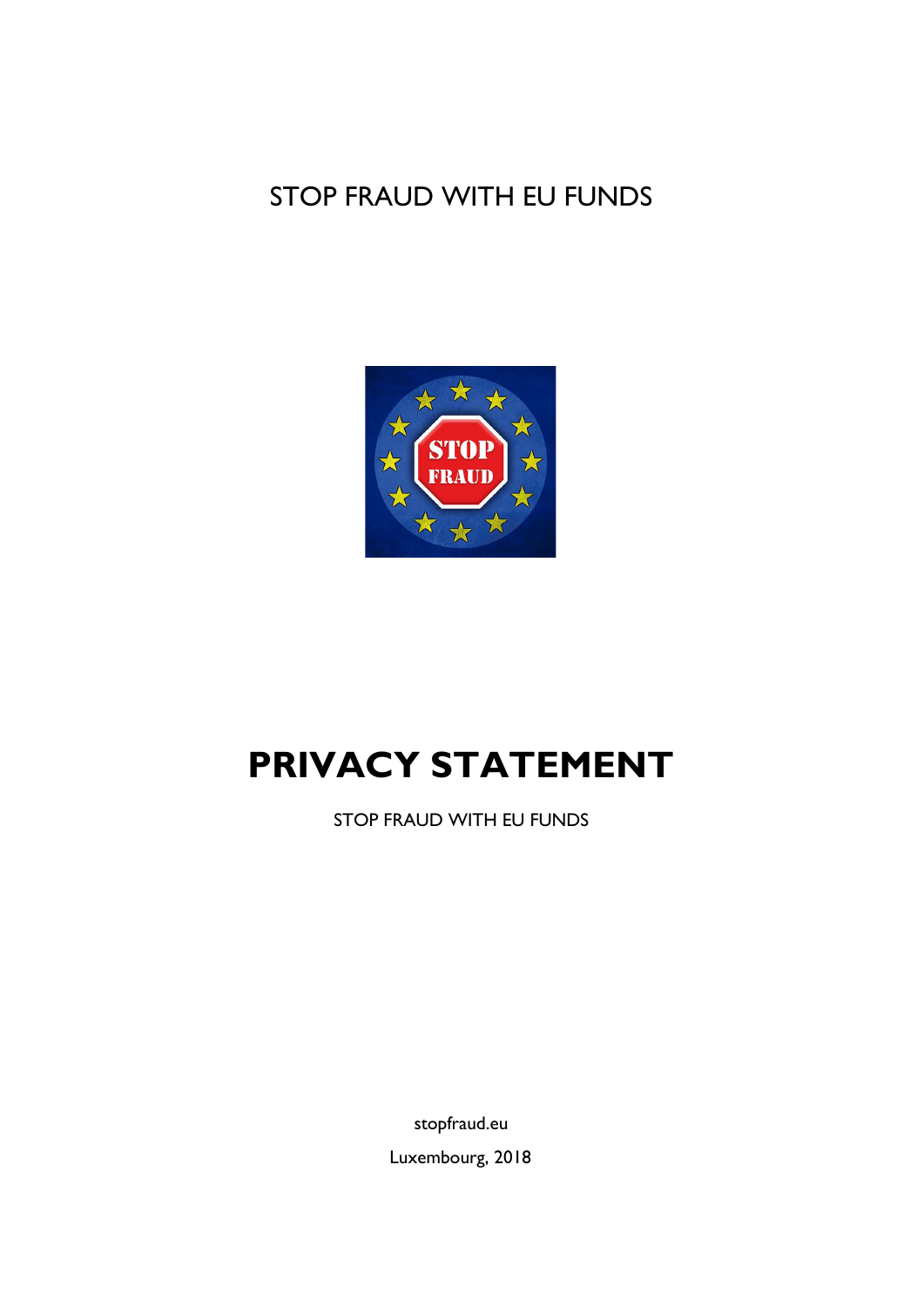## **PRIVACY STATEMENT**

For the initiators, supporters and contributors of the European Citizens' Initiative to improve prevention, detection and sanctioning of fraud and abuse of EU funds ["the Initiative"]. Although the European Citizens' Initiative is initiated by private individuals, as the data of the first seven members of the "Citizens' Committee" i.e. the initiators from different EU member states and of supporters donating more than 500 euros have to be communicated to the European Commission and the data of other initiators and contributors may have to be shared with other initiators, contributors and supporters, the organisers have set up a record of the processing of personal data and provide the information below on the processing of your data.

Signatures are collected only through the collection system provided by the European Commission.

## **1. IDENTITY AND THE CONTACT DETAILS OF THE CONTROLLER**

**SZABÓ**, László, [laszloleaving@outlook.com](mailto:laszloleaving@outlook.com), resident of Luxembourg **KERESZTÉNY**, Zoltán, [info@stopfraud.eu](mailto:info@stopfraud.eu), joint controller, resident of Hungary.

#### **2.**

#### **DATA SUBJECTS**

- "Initiators" are the first seven members of the Citizens' Committee [defined in the REGULATION (EU) No 211/2011 OF THE EUROPEAN PARLIAMENT AND OF THE COUNCIL of 16 February 2011 on the citizens' initiative as "organisers"] from seven different member states.
- **"Supporters"**are persons who provide funds or free or discounted priced services to the Initiative.
- **"Contributors"**are other members of the Citizens' Committee and persons who assist the initiators in promoting the Initiative and in collecting the signatures.
- **"Contact persons"**are the representative and the deputy representative designated as such in the submission of the Initiative to the European Commission.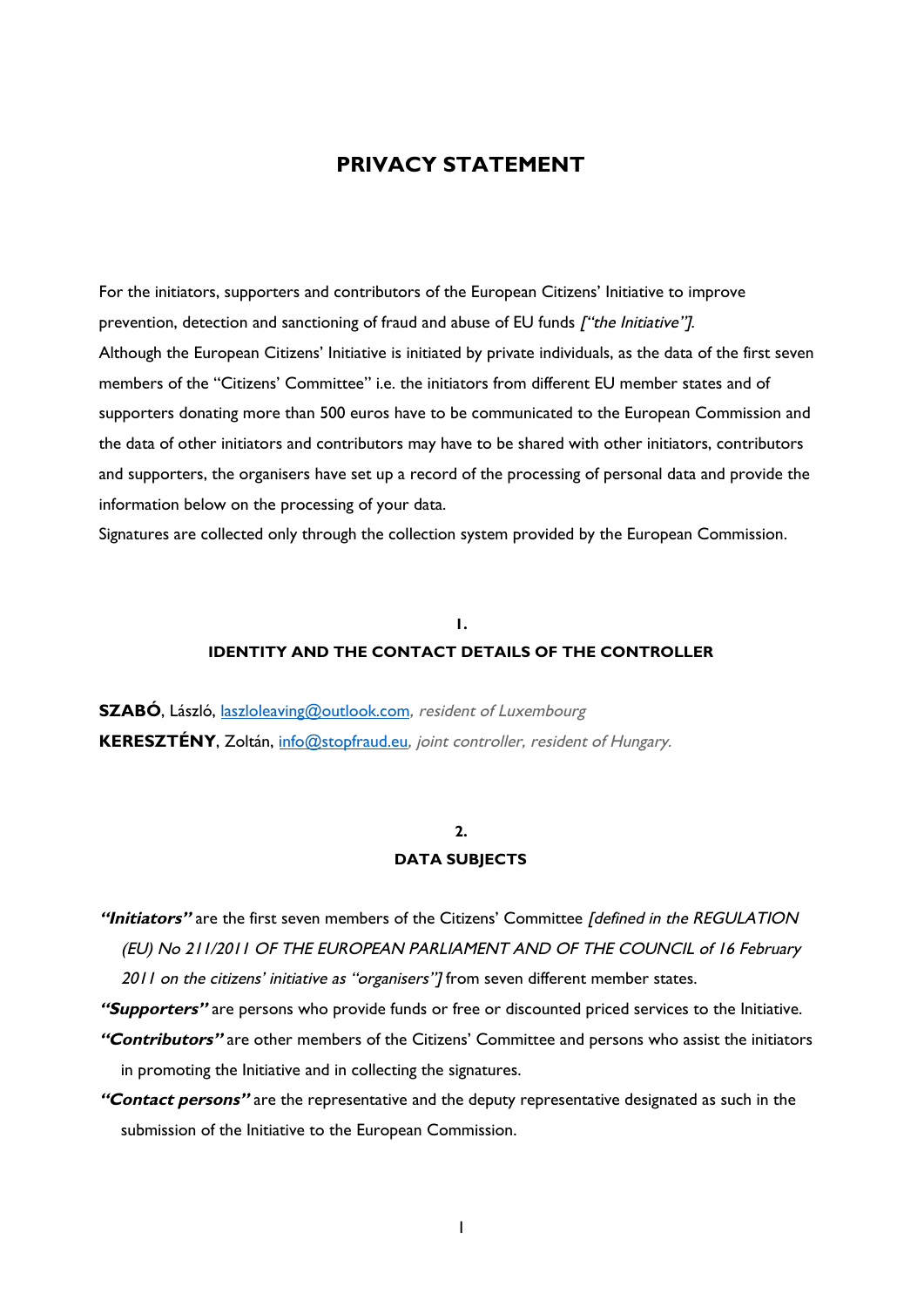## **PURPOSES OF THE PROCESSING FOR WHICH THE PERSONAL DATA ARE INTENDED AS WELL AS THE LEGAL BASIS FOR THE PROCESSING**

**3.**

The purpose of the processing is to enable to maintain contact between the initiators, supporters and contributors (see point 2) and to communicate to the European Commission the data required of the initiators and supporters. Therefore the e-mail addresses will be used in the e-mail tools of the controller, the joint controllers, the initiators, the contributors or the supporters, if necessary for the contact.

Legal basis of the processing: the individuals provide their data freely and voluntarily. The legitimate interest of the processor is to be able to run the Initiative and to ensure the communication between the initiators, supporters and contributors. [Paragraph 1 (f) of Article 6 of the REGULATION (EU) 2016/679 OF THE EUROPEAN PARLIAMENT AND OF THE COUNCIL of 27 April 2016 on the protection of natural persons with regard to the processing of personal data and on the free movement of such data, and repealing Directive 95/46/EC (General Data Protection Regulation)]. The data to be communicated to the Commission and their processing are described and regulated in REGULATION (EU) No 211/2011 OF THE EUROPEAN PARLIAMENT AND OF THE COUNCIL of 16 February 2011 on the citizens' initiative.

#### **4.**

## **RECIPIENTS OR CATEGORIES OF RECIPIENTS OF THE PERSONAL DATA**

The data of initiators and contributors are shared with the other initiators and contributors *[but see* point 7].

The data of initiators and supporters are only shared with the European Commission according to REGULATION (EU) No 211/2011 OF THE EUROPEAN PARLIAMENT AND OF THE COUNCIL of 16 February 2011 on the citizens' initiative. Only the names of the initiators (organisers) and the e-mail addresses of the two contact persons will be made available on the public website of the on the citizens' initiatives. Other personal data will only be accessible by relevant Commission departments. They will not be shared with third parties.

We will under no circumstances share your data with anybody other than the recipients in this point and will not use your data for direct marketing. Before giving you any further information than that needed for the purposes of the Initiative, we will ask for your preliminary consent.

2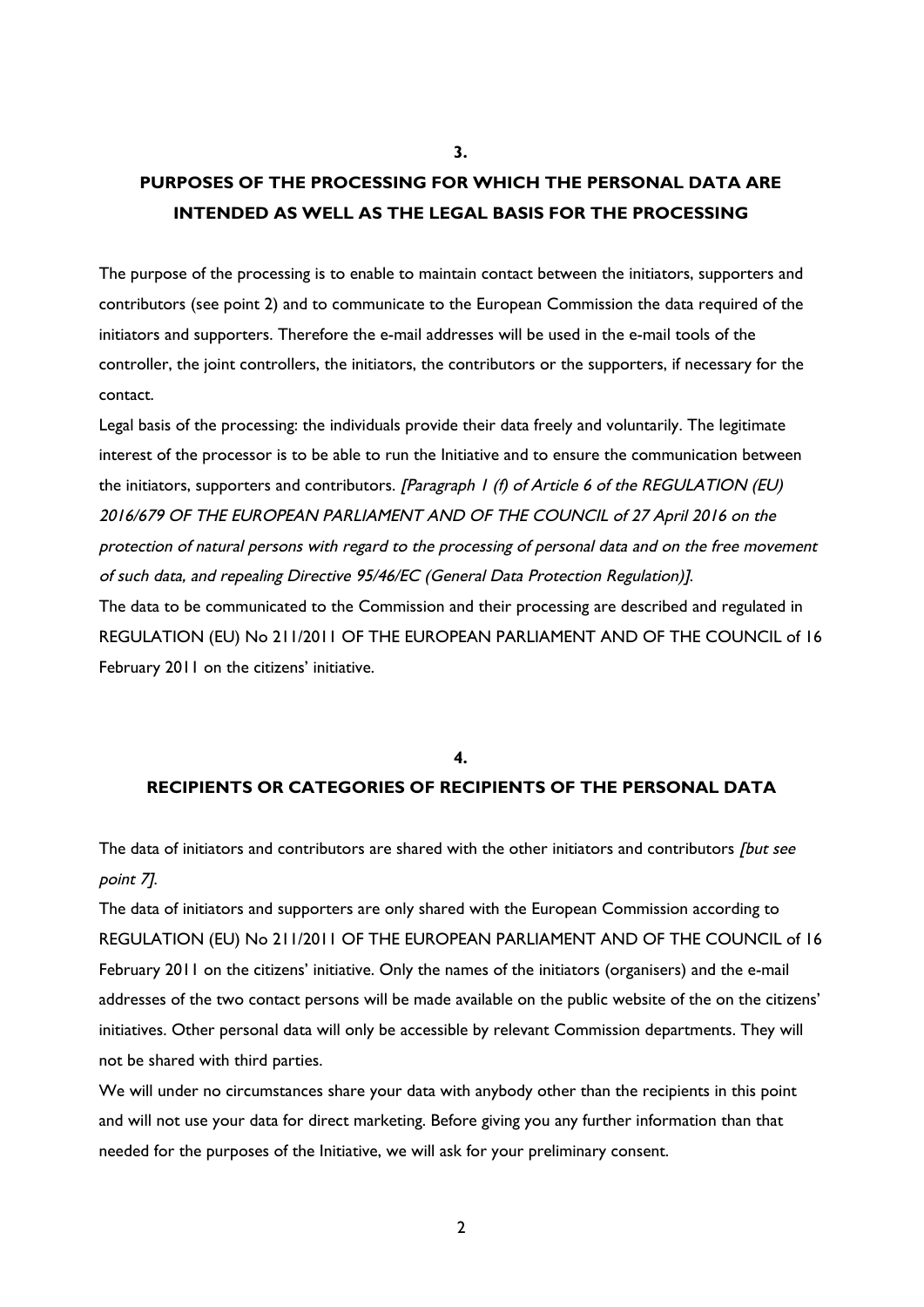The above is without prejudice to a possible disclosure by transmission in response to a legitimate request from an official law enforcement agency *[e.g. the police or an investigating magistrate]* or from bodies entitled by European or national law to conduct an investigation or in charge of a monitoring, inspection or regulatory task e.g. the European Anti-Fraud Office [OLAF].

The supporters can ask that their data are published on the website of the Initiative. The data of the initiators and of supporters donating more than 500 euros are published on the Commission website about European Citizens' Initiatives.

Processing of the data by the Commission is described in the document on <http://ec.europa.eu/citizens-initiative/public/privacy>

## **5. RETENTION PERIOD**

The data are retained until either the collection period of the Initiative expires without the collection of a sizable number *[several hundred thousand]* of signatures or when the legislation proposed by the European Commission is voted. If the European Commission does not propose a legislation, the legislation proposed is rejected or a sizable number of signatures but less than one million is collected, the data subjects may be asked whether they are ready to participate in a follow-up action. The data of those who do not accept to participate will be erased immediately afterwards. The processing of those who accept to participate in a follow-up action, will be subject to a new privacy statement. No data except of those who accept to be in contact with the initiators longer will be kept longer than 3 years from the submission of the Initiative to the European Commission.

#### **6.**

### **WHAT RIGHTS DO YOU HAVE AND HOW TO EXERCISE THEM?**

You have the right to request access to and rectification of your data by writing an e-mail to the controller or one of the joint controllers. The request for rectification shall be accompanied by documentation justifying the request, i.e. demonstrating that the data stored are incorrect. Right to erasure ["right to be forgotten"]:

Notwithstanding the right to object below, the data of the seven initiators and of the supporters have to be kept during the retention period described in point 5.